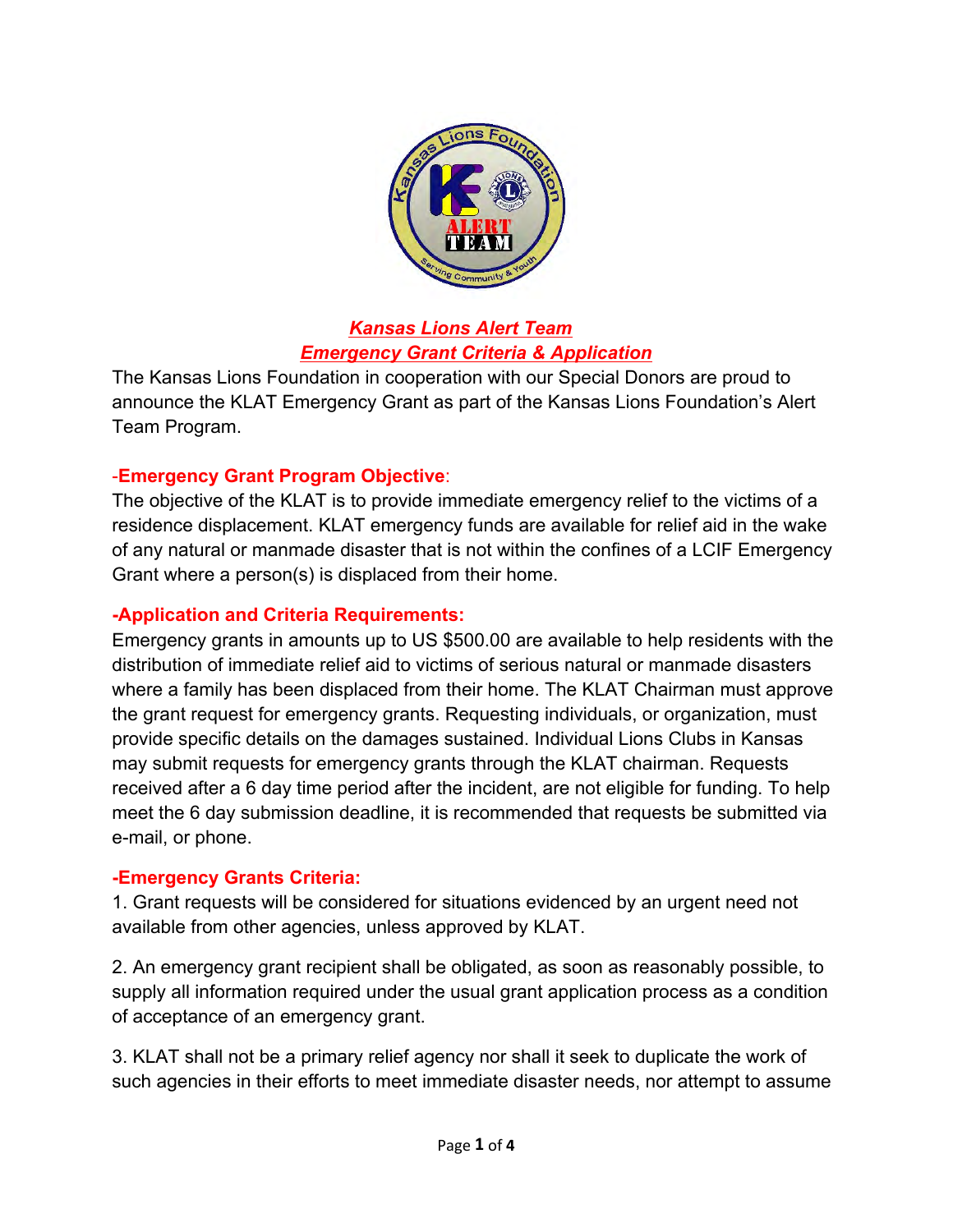responsibilities of governments, insurance carriers or private efforts, except where flagrant and otherwise irremediable omission occurs.

responsibilities of governments, insurance carriers or private efforts, except where<br>flagrant and otherwise irremediable omission occurs.<br>4. Emergency grants shall not be given or used to provide direct cash assistance to<br> disaster victims. Numerous other agencies exist principally for that purpose and, in most cases an emergency grant is not sufficient to effectively provide for victim's total needs.

## **-DISASTER DETAILS:**

The requesting individual or organization should answer the following questions in detail on the application. It is important that as much information as possible is provided about the damages sustained with the incident. A delay in providing this information will delay processing of the emergency grant request.

- 1. When and where did the disaster occur? (specify city, county, village, ect.)
- 2. What is the extent of the damage, deaths, and injuries? How many individuals affected?
- 3. What current relief efforts are underway by other organizations?
- 4. What specific need(s) are being requested?

When all information is received by KLAT from the requesting individual or organization, and if it meets the emergency grant criteria, the request will be approved or denied by the KLAT Chairperson as per the guidelines of the grant criteria. KLAT will not reimburse Lions or Lions clubs for money spent on relief efforts executed prior to grant approval.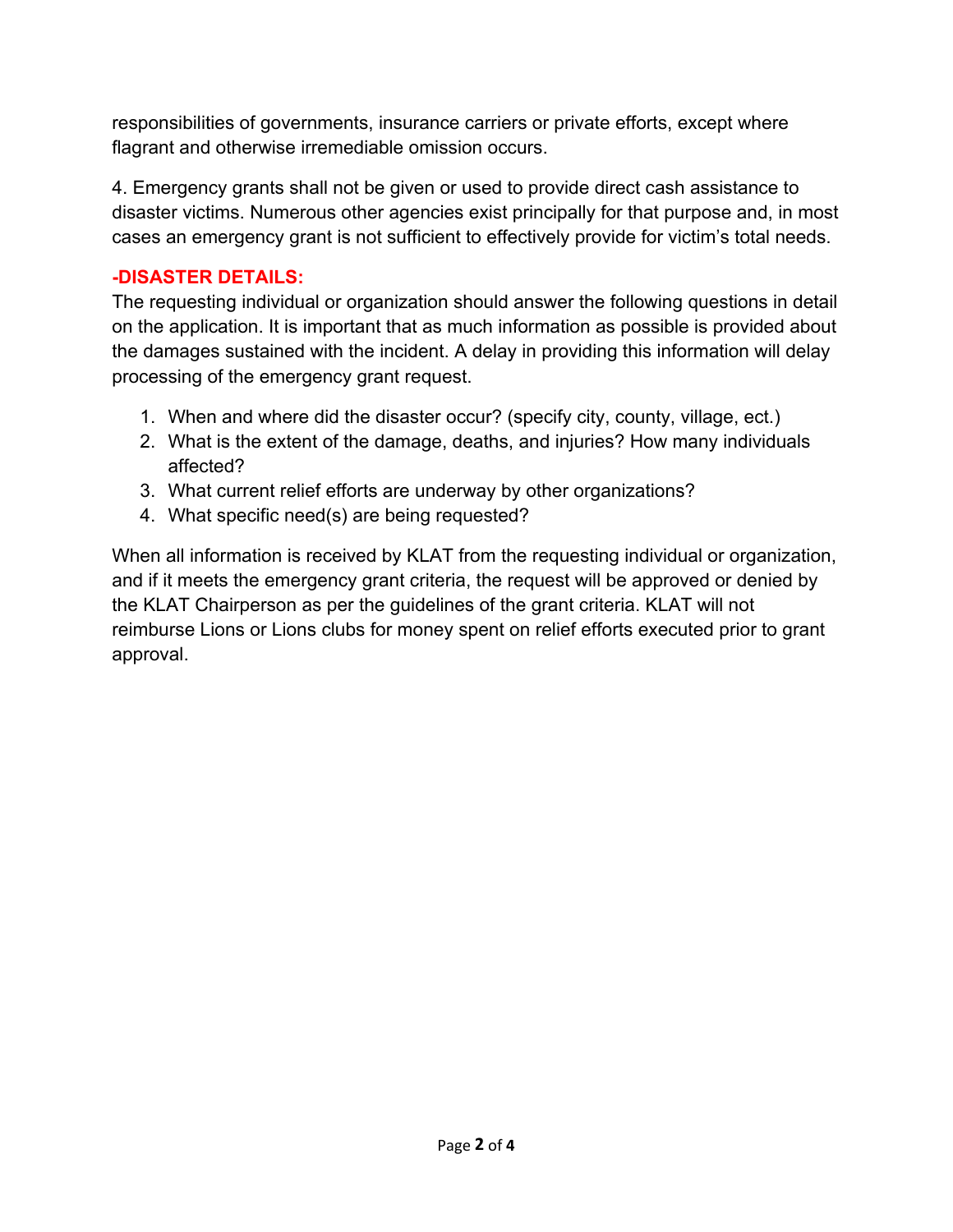# **APPLICATION**

### **CERTIFICATION EVENT MEETS CRITERIA:**

This is to certify that I have reviewed the KLAT criteria. I endorse the need for an emergency grant and will do everything in my power to assure proper and efficient administration of the emergency grant funds to purchase and distribute only necessities not available from other agencies, unless approved by KLAT.

#### **REQUESTING INDIVIDUAL OR ORGANIZATION**\_\_\_\_\_\_\_\_\_\_\_\_\_\_\_\_\_\_\_\_\_\_\_\_\_\_\_\_\_

## **ADDRESS**\_\_\_\_\_\_\_\_\_\_\_\_\_\_\_\_\_\_\_\_\_\_\_\_\_\_\_\_\_\_\_\_\_\_\_\_\_\_\_\_\_\_\_\_\_\_\_\_\_\_\_\_\_\_\_\_\_\_\_\_\_

**CITY/ZIP**\_\_\_\_\_\_\_\_\_\_\_\_\_\_\_\_\_\_\_\_\_\_\_\_\_\_\_\_\_\_\_\_\_\_\_\_

**TELEPHONE**\_\_\_\_\_\_\_\_\_\_\_\_\_\_\_\_\_\_\_\_\_\_\_\_\_\_\_\_**EMAIL**\_\_\_\_\_\_\_\_\_\_\_\_\_\_\_\_\_\_\_\_\_\_\_\_\_

**REQUESTING REPRESENTATIVE SIGNATURE**\_\_\_\_\_\_\_\_\_\_\_\_\_\_\_\_\_\_\_\_\_\_\_\_\_\_\_\_\_\_

**Please send application to: KLAT Chairperson Contact Info: Lion Joe Wilken, KLF Board member - Cell:** 785-477-4849 **E-mail:**  $\mathcal{R}$  |  $\frac{1}{4}$  |  $\frac{1}{9}$  ^O  $\hat{\mathcal{R}}$  |  $\frac{1}{10}$  |

After approval you must submit your receipts, a copy of this form and the application form to Lion Dan Funke for reimbursement:

> **Kansas Lions Dan Funke, 9 Argon Dr, Goddard, KS 67052 Email: djfunke@cox.net**